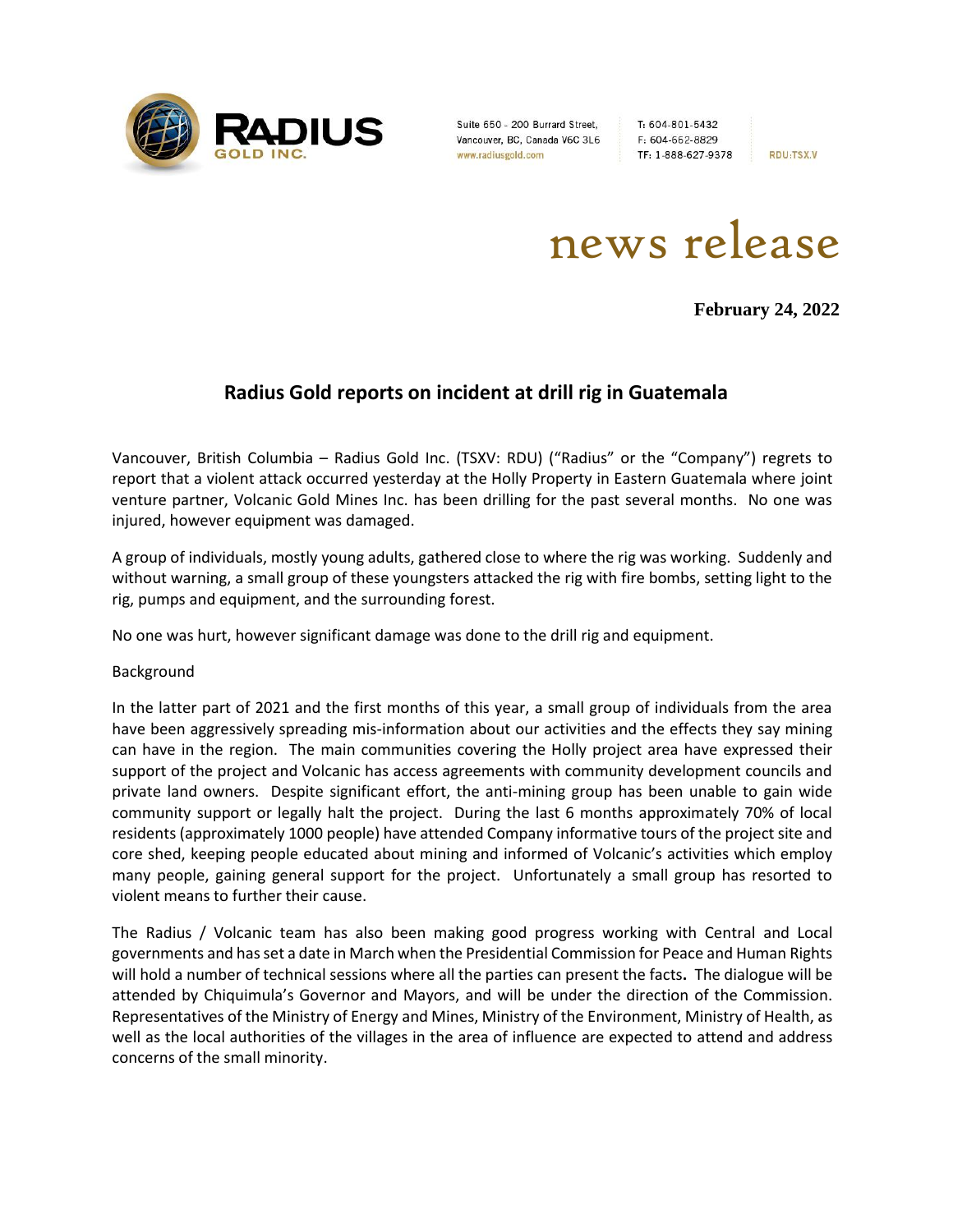This unfortunate incident certainly has implications in the near term for future drilling of the Holly property. We are however looking forward to the upcoming informational sessions and hope they will result in greater support for exploration work in the area by the Radius / Volcanic joint venture.

### **Radius Gold Inc.**

Radius has a portfolio of projects located in Mexico, United States and Guatemala which it continues to advance, utilizing partnerships where appropriate in order to retain the Company's strong treasury. At the same time, management is seeking out additional investment and project acquisition opportunities across the globe. Radius is a member of the Gold Group of companies, led by Simon Ridgway.

#### ON BEHALF OF THE BOARD

Bruce Smith President and CEO

Symbol: TSXV-RDU

Contact: Bruce Smith 200 Burrard Street, Suite 650 Vancouver, BC V6C 3L6

Tel: 604-801-5432; Toll free 1-888-627-9378; Fax: 604-662-8829 Email: info@goldgroup.com Website: www.radiusgold.com

*Neither the TSX Venture Exchange nor the Investment Industry Regulatory Organization of Canada accepts responsibility for the adequacy or accuracy of this release.*

### **Forward-looking statements**

*Certain statements contained in this news release constitute forward-looking statements within the meaning of Canadian securities legislation. All statements included herein, other than statements of historical fact, are forwardlooking statements and include, without limitation, the results of exploration work and future plans at the Company's properties. Often, but not always, these forward looking statements can be identified by the use of words such as "estimate", "estimates", "estimated", "potential", "open", "future", "assumed", "projected", "used", "detailed", "has been", "gain", "upgraded", "offset", "limited", "contained", "reflecting", "containing", "remaining", "to be", "periodically", or statements that events, "could" or "should" occur or be achieved and similar expressions, including negative variations.*

*Forward-looking statements involve known and unknown risks, uncertainties and other factors which may cause the actual results, performance or achievements of the Company to be materially different from any results, performance or achievements expressed or implied by forward-looking statements. Such uncertainties and factors include, among others, whether the planned exploration work at the Company's properties will proceed as intended; changes in general economic conditions and financial markets; the Company or any joint venture partner not having the financial ability to meet its exploration and development goals; risks associated with the results of exploration and development activities, estimation of mineral resources and the geology, grade and continuity of mineral deposits; unanticipated costs and expenses; and such other risks detailed from time to time in the Company's quarterly and annual filings with securities regulators and available under the Company's profile on SEDAR at [www.sedar.com.](http://www.sedar.com/) Although the Company has attempted to identify important factors that could cause actual*